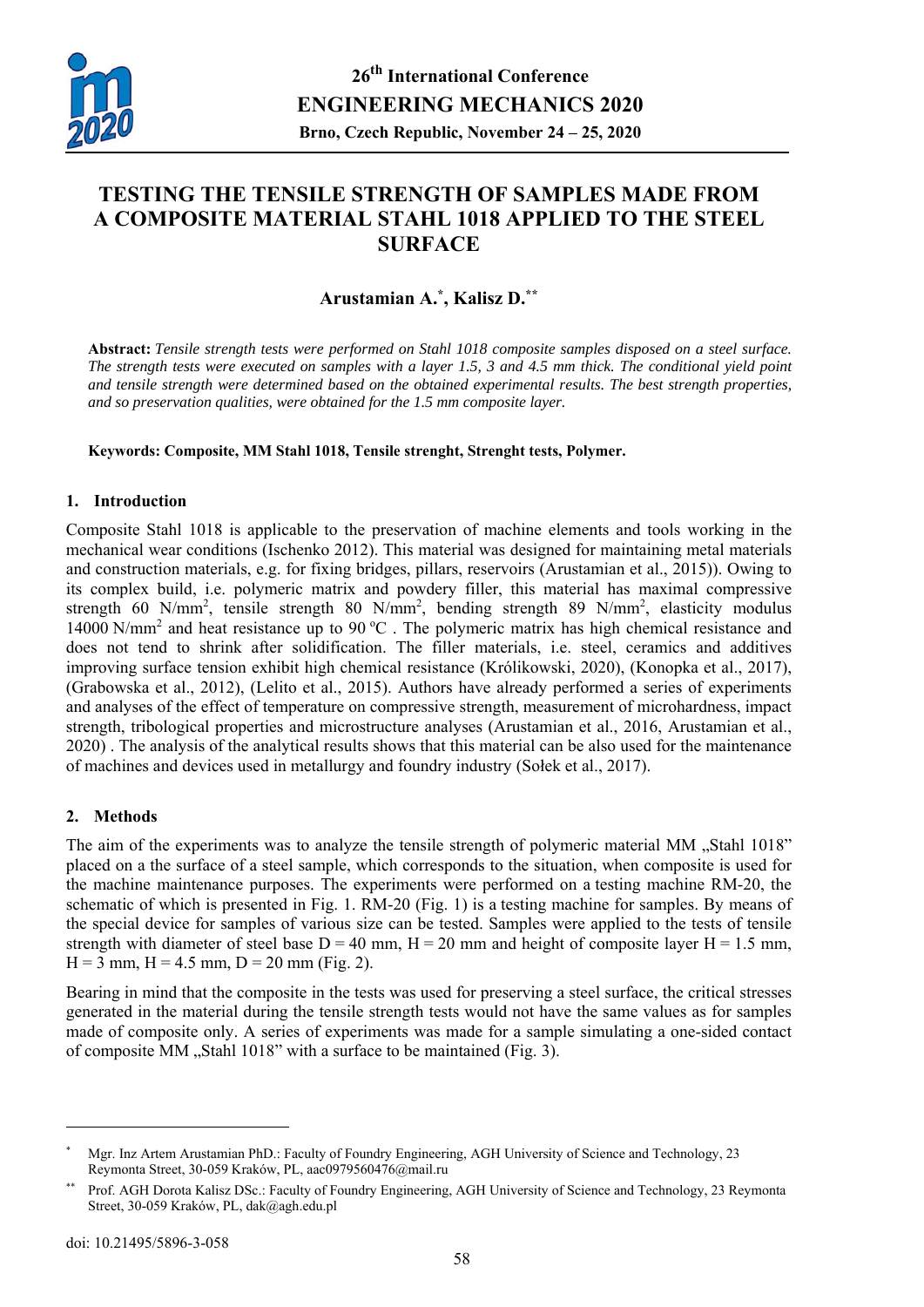

*Fig. 1: Schematic of RM-20. 1 - Charging device, 2 - Control panel, 3 - Pumping unit, 4 - Loading scale.* 



*Fig. 2: Scheme of experimental instalation. 1 - Frame column of testing machine, 2 - Sample, 3 - Anvils, 4 - Adapter, 5 - Upper traverse, 6 - Load.* 



*Fig. 3: Sample imitating maintenance of a surface with a composite – a one-sided contact of composite*  and steel base,  $1$  - composite layer,  $H = 1.5$  mm,  $H = 3$  mm,  $H = 4.5$  mm;  $2$  - steel base.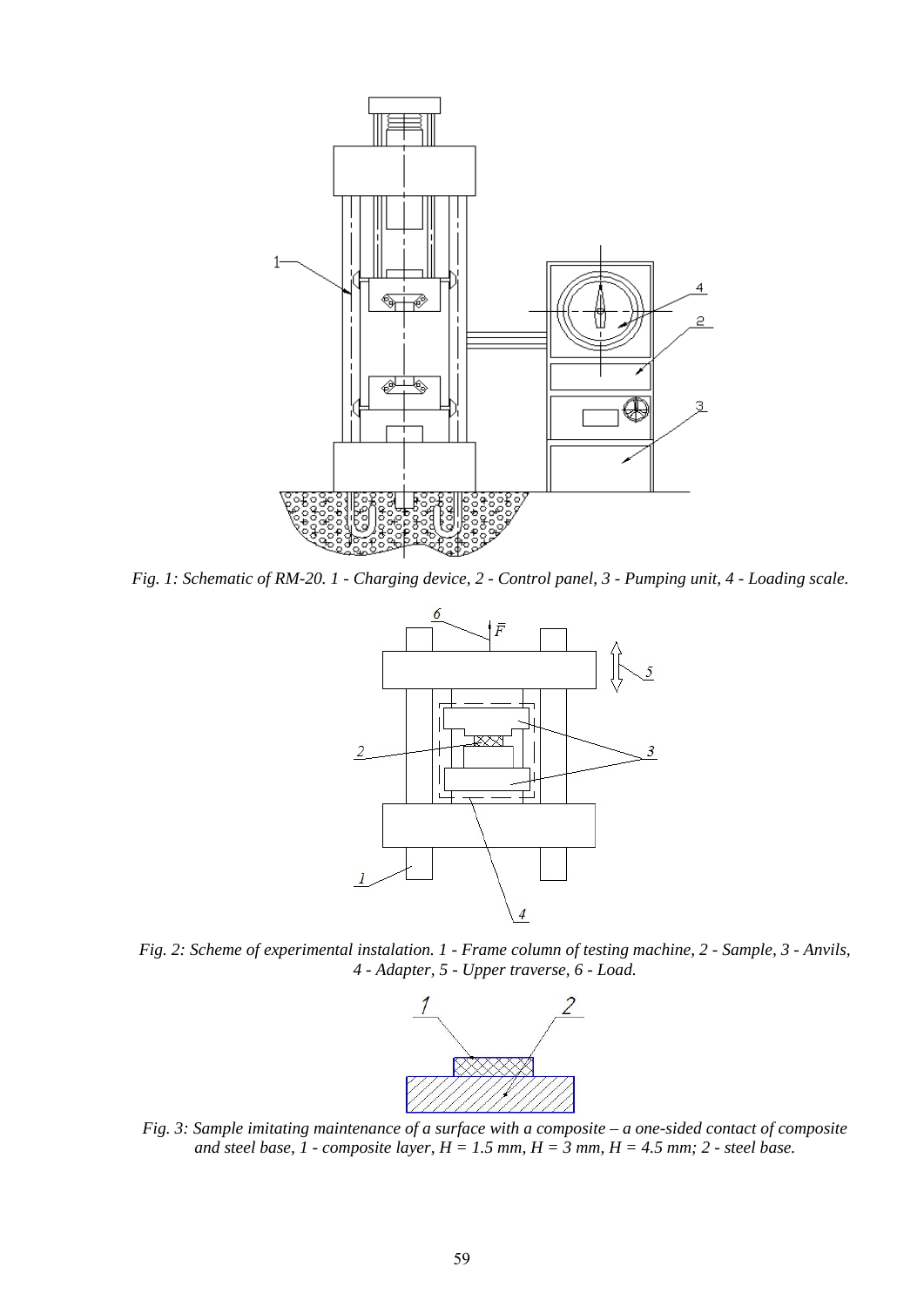#### **2.1. Results of experiments**

The analyzed samples had a composite layer  $H = 1.5$  mm, 3 mm and 4.5 mm thick. The results of analyses of samples with  $H = 1.5$  mm, imitating one-sided stiff contact of the composite with the regenerated surface showed a drop of tensile strength. It was observed that under the impact of force  $F = 60,000$  N the sample thickness has changed by 0.005 mm, which proves the beginning of plastic strains in the material. The magnitude of the conditional yield point is defined with equation (1)

$$
\sigma^{1,5}_{02} = \frac{4 \cdot P}{\pi \cdot D^2}, \quad \text{MPa} \tag{1}
$$

After introducing actual values, the yield point equals to:

$$
\sigma^{1,5}_{02} = \frac{4.60000}{\pi \cdot 20^2} = 159.24, \quad \text{MPa} \tag{2}
$$

After increasing the force value by 1 000 N up to 100 000 N, the first microcracks appeared and they started to grow. For F = 120 000 N the cracks were  $1.5 \div 2$  mm in size. On this basis the tensile strength could be determined (3):

$$
\sigma^{1,5}_{02} = \frac{4.120000}{\pi \cdot 20^2} = 382.17, \quad \text{MPa} \tag{3}
$$

Next a sample with a 3mm composite layer was analyzed. As compared to the previous case, the strength of the material was observed to lower with the increasing composite thickness. Analogous to the first sample, the force was increased by 1 000 N up to 50 000 N, when the sample thickness has changed by about 0.01 mm. Further impact confirmed that the composite layer stopped acting in the plastic strain areas. On this basis the yield point of the sample was determined (4):

$$
\sigma^{1,5}_{02} = \frac{4 \cdot 50000}{\pi \cdot 20^2} = 143.31, \quad \text{MPa} \tag{4}
$$

The first microcracks along the side surface started to appear for  $F = 80,000$  N, and after reaching the value of 100 000 N the cracks were  $1 \div 2$  mm in size, which means that the material was destroyed. On this basis the tensile strength value was defined (5):

$$
\sigma^{1,5}_{02} = \frac{4.100000}{\pi \cdot 20^2} = 318.47, \quad \text{MPa} \tag{5}
$$

The last sample imitating the one-sided contact of the material with the steel base was  $H = 4.5$  mm thick. The tests confirmed that the sample had the worst result of all the analyzed samples. The change of the linear size of the sample by  $0.01$  mm was recorded for  $F = 40,000$  N. The strain corresponding to this load was calculated from the following equation (6):

$$
\sigma^{1,5}_{02} = \frac{4.40000}{\pi \cdot 20^2} = 111.46, \quad \text{MPa} \tag{6}
$$

During further tests made for  $F = 60,000$  N the first microcracks were observed to appear on the side surface of the material. After applying a bigger force the number of microcracks increased; at  $F = 90,000$  N the cracks were  $1 \div 2$  mm in size, which classified the sample as destroyed. The yield point for this sample was calculated from the formula (7)

$$
\sigma^{1,5}_{02} = \frac{4.90000}{\pi \cdot 20^2} = 286.82, \quad \text{MPa} \tag{7}
$$